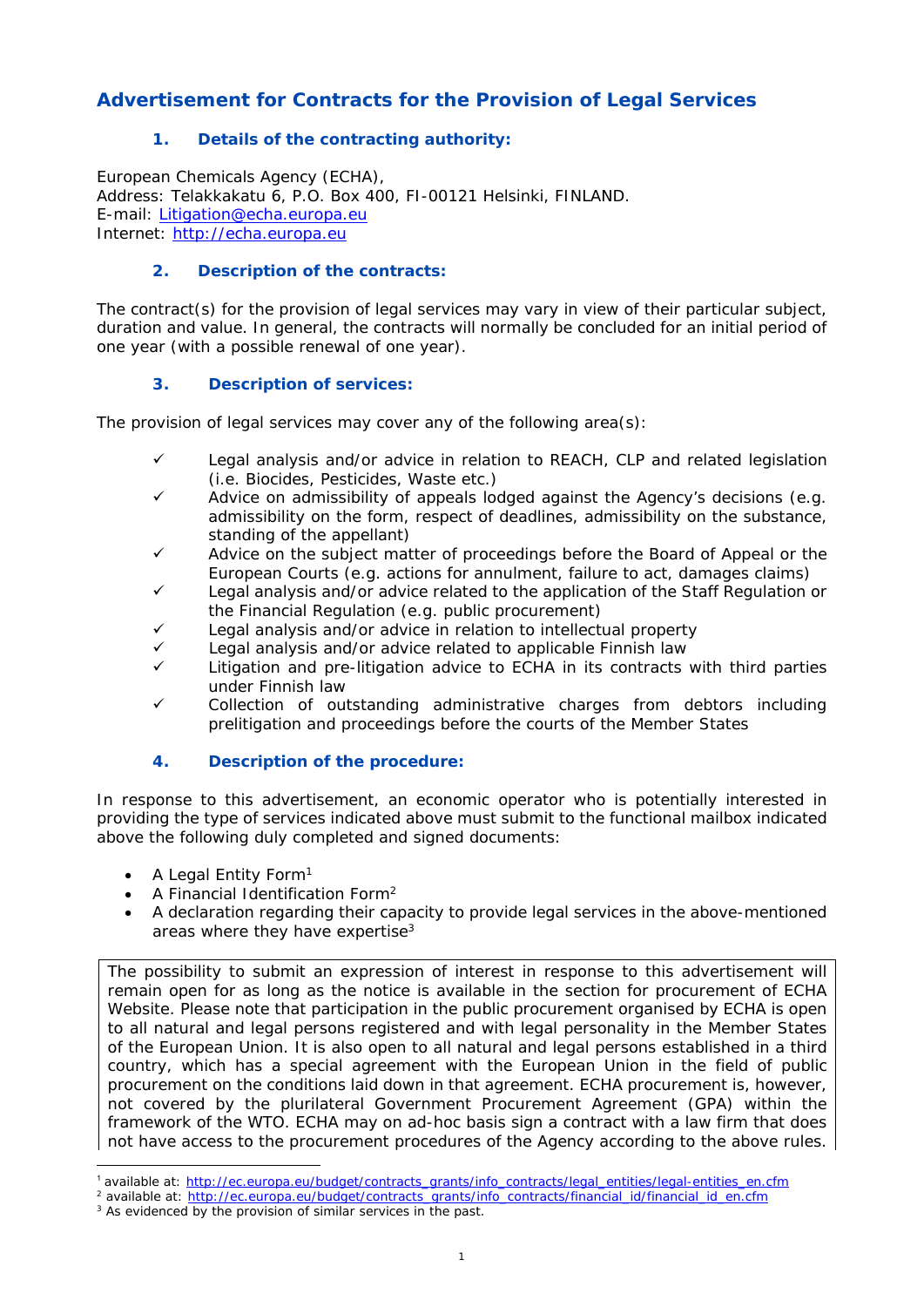ECHA may exceptionally accept their participation in a particular procurement procedure without creating a precedent or obligation for the future. The ad-hoc acceptance must be adequately justified, e.g. when the contract subject relates to the legal system of a particular country.

On the basis of the responses to this advertisement, a list of potential service providers will be drawn up. Potential service providers will be notified of the decision whether they have been included in the list. Inclusion on the list of potential service providers does not guarantee in any way that ECHA will invite a potential service provider to present an offer in response to a request for services.

Contracts for legal services may be awarded by the Agency following a negotiated procedure without prior publication with a single service provider for the following legal services<sup>4</sup>:

- (i) legal representation by a lawyer within the meaning of Article 1 of Council Directive 77/249/EEC in arbitration, conciliation or judicial proceedings;
- (ii) legal advice given in the preparation of the proceedings referred to in point (i), or where there is a tangible indication and high probability that the matter to which the advice relates will become the subject of such proceedings, provided that the advice is given by a lawyer within the meaning of Article 1 of Council Directive 77/249/EEC;
- (iii) for arbitration and conciliation services;
- (iv) document certification and authentication services which must be provided by notaries.

When receiving a request for services from ECHA the invited service provider will be required to submit to the functional mailbox Litigation@echa.europa.eu the following duly completed and signed documents:

- A financial proposal
- A Declaration of honour with respect to the exclusion criteria and the absence of conflict of Interest5

Contracts for other legal services than those mentioned under Point 11.1.h) of Annex 1 to the General Financial Regulation 2018are awarded following negotiated procedures depending on the contract amount<sup>6</sup>: with a single service provider for contracts up to  $\epsilon$  15.000 and with at least 3 or 5 service providers for contracts up to respectively  $\epsilon$  60.000 and  $\epsilon$  139.000.

When receiving a request for services from ECHA, the invited service providers will be required to submit their offer according to the instructions mentioned in the service request.

An invitation to present an offer in response to a request for services does not create an obligation on ECHA to award a contract.

# **ECHA**

<sup>4</sup> Point 11.1.h) of Annex 1 to the Financial Regulation applicable to the general budget of the Union, July 2018.

<sup>5</sup> See Annex I.

<sup>6</sup> Points 14.2–14.5 of the Annex 1 to the Financial Regulation applicable to the general budget of the Union, July 2018.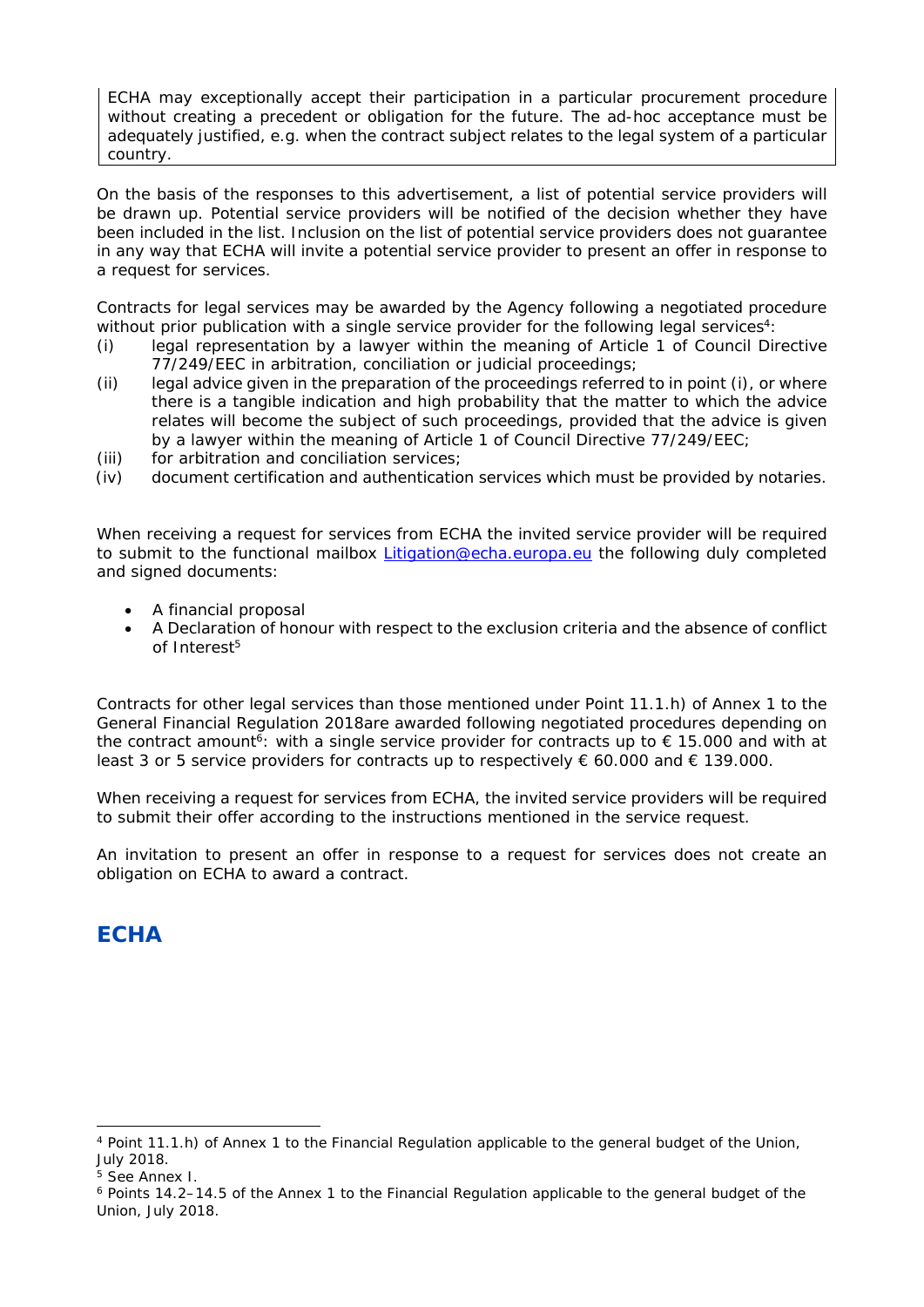## **Declaration on honour on exclusion criteria and selection criteria**

### **Procedure reference number:**

#### **Procedure title:**

### **A. DECLARATION ON HONOUR ON EXCLUSION CRITERIA**

*[Option 1 when the candidate or tenderer is a legal person]* 

The undersigned [*insert name and surname of the signatory of this form*], representing the following legal person:

Full official name: Official legal form: Statutory registration number**:**  Full official address: VAT registration number:

Referred to below as **'the person'** 

#### *[Option 2 when the candidate or tenderer is a natural person]*

The undersigned [*insert name and surname of the signatory of this form*], with ID or passport number [*insert number*], representing himself or herself:

## Referred to below as **'the person'**

The person is not required to submit the declaration on exclusion criteria if the same declaration has already been submitted for the purposes of another award procedure of the same contracting authority<sup>7</sup>, provided the situation has not changed, and that the time that has elapsed since the issuing date of the declaration does not exceed one year.

In this case, the signatory declares that the person has already provided the same declaration on exclusion criteria for a previous procedure and confirms that there has been no change in its situation:

| Date of the declaration | <b>Full reference to previous procedure</b> |
|-------------------------|---------------------------------------------|
|                         |                                             |

#### **I – SITUATIONS OF EXCLUSION CONCERNING THE PERSON**

| declares that the person is in one of the following situations:                                                                                                          |  | NO. |
|--------------------------------------------------------------------------------------------------------------------------------------------------------------------------|--|-----|
| $(a)$ it is bankrupt, subject to insolvency or winding-up procedures, its assets are  <br>being administered by a liquidator or by a court, it is in an arrangement with |  |     |

<sup>7</sup> The same EU institution, agency, body or office.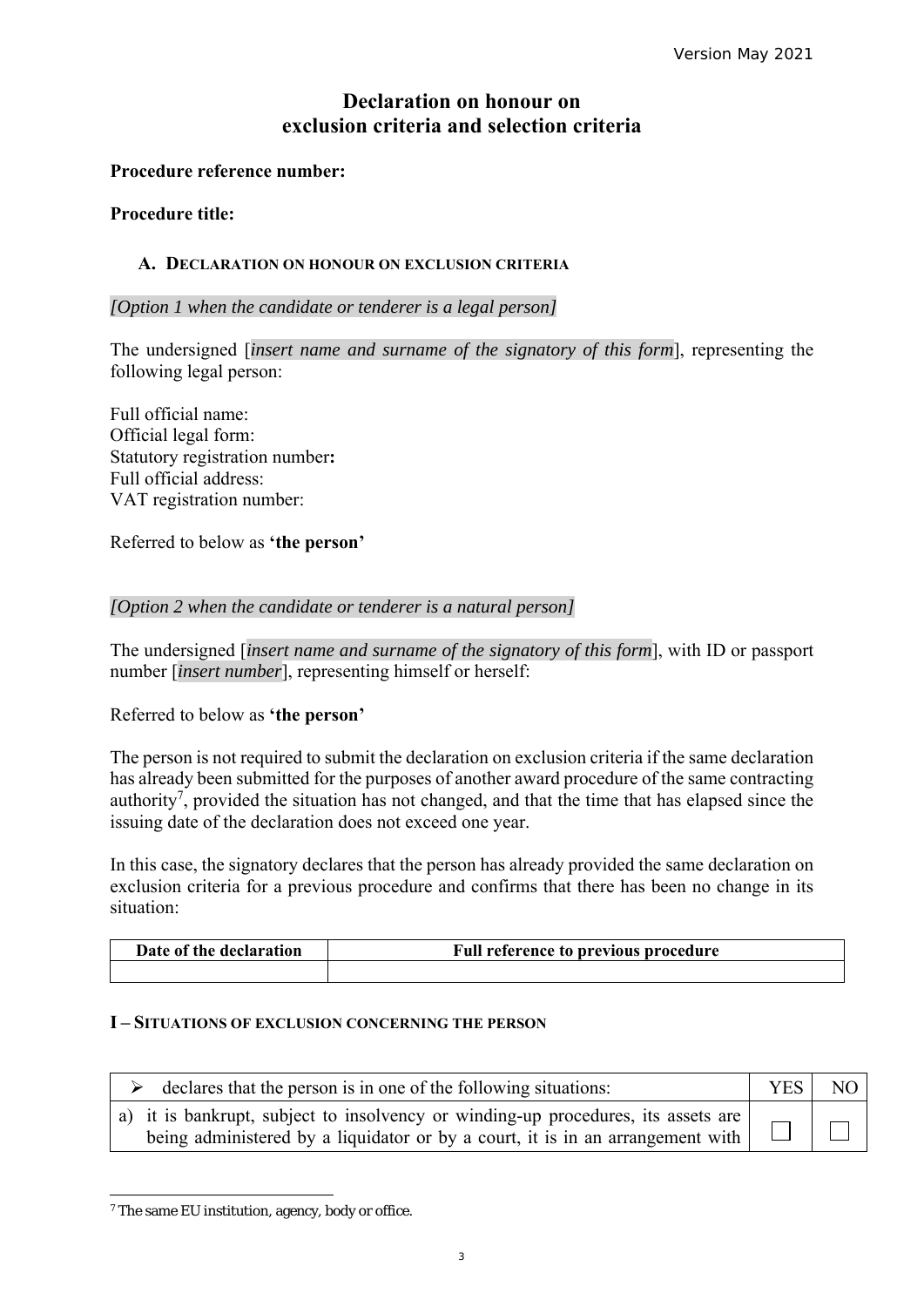|               | creditors, its business activities are suspended or it is in any analogous situation<br>arising from a similar procedure provided for under Union or national law;                                                                                                                                                                                                                                                                                                                               |  |
|---------------|--------------------------------------------------------------------------------------------------------------------------------------------------------------------------------------------------------------------------------------------------------------------------------------------------------------------------------------------------------------------------------------------------------------------------------------------------------------------------------------------------|--|
| b)            | it has been established by a final judgement or a final administrative decision<br>that the person is in breach of its obligations relating to the payment of taxes or<br>social security contributions in accordance with the applicable law;                                                                                                                                                                                                                                                   |  |
| $\mathbf{c})$ | it has been established by a final judgement or a final administrative decision<br>that the person is guilty of grave professional misconduct by having violated<br>applicable laws or regulations or ethical standards of the profession to which the<br>person belongs, or by having engaged in any wrongful conduct which has an<br>impact on its professional credibility where such conduct denotes wrongful<br>intent or gross negligence, including, in particular, any of the following: |  |
|               | (i) fraudulently or negligently misrepresenting information required for the<br>verification of the absence of grounds for exclusion or the fulfilment of<br>eligibility or selection criteria or in the performance of a contract or an<br>agreement;                                                                                                                                                                                                                                           |  |
|               | (ii) entering into agreement with other persons or entities with the aim of<br>distorting competition;                                                                                                                                                                                                                                                                                                                                                                                           |  |
|               | (iii) violating intellectual property rights;                                                                                                                                                                                                                                                                                                                                                                                                                                                    |  |
|               | (iv) attempting to influence the decision-making process of the contracting<br>authority during the award procedure;                                                                                                                                                                                                                                                                                                                                                                             |  |
|               | (v) attempting to obtain confidential information that may confer upon it<br>undue advantages in the award procedure;                                                                                                                                                                                                                                                                                                                                                                            |  |
|               | d) it has been established by a final judgement that the person is guilty of any of the<br>following:                                                                                                                                                                                                                                                                                                                                                                                            |  |
|               | (i) fraud, within the meaning of Article 3 of Directive (EU) 2017/1371 and<br>Article 1 of the Convention on the protection of the European Communities'<br>financial interests, drawn up by the Council Act of 26 July 1995;                                                                                                                                                                                                                                                                    |  |
|               | (ii) corruption, as defined in Article 4(2) of Directive (EU) 2017/1371 or<br>active corruption within the meaning of Article 3 of the Convention on the<br>fight against corruption involving officials of the European Communities or<br>officials of Member States of the European Union, drawn up by the Council<br>Act of 26 May 1997, or conduct referred to in Article $2(1)$ of Council<br>Framework Decision 2003/568/JHA, or corruption as defined in other<br>applicable laws;        |  |
|               | (iii) conduct related to a criminal organisation, as referred to in Article 2 of<br>Council Framework Decision 2008/841/JHA;                                                                                                                                                                                                                                                                                                                                                                     |  |
|               | (iv) money laundering or terrorist financing, within the meaning of Article<br>$1(3)$ , (4) and (5) of Directive (EU) 2015/849 of the European Parliament and<br>of the Council;                                                                                                                                                                                                                                                                                                                 |  |
|               | (v) terrorist offences or offences related to terrorist activities as well as of<br>inciting, aiding, abetting or attempting to commit such offences as defined in<br>Articles 3, 14 and Title III of Directive (EU) 2017/541 of the European<br>Parliament and of the Council of 15 March 2017 on combating terrorism;                                                                                                                                                                          |  |
|               | (vi) child labour or other offences concerning trafficking in human beings as<br>referred to in Article 2 of Directive 2011/36/EU of the European Parliament<br>and of the Council;                                                                                                                                                                                                                                                                                                              |  |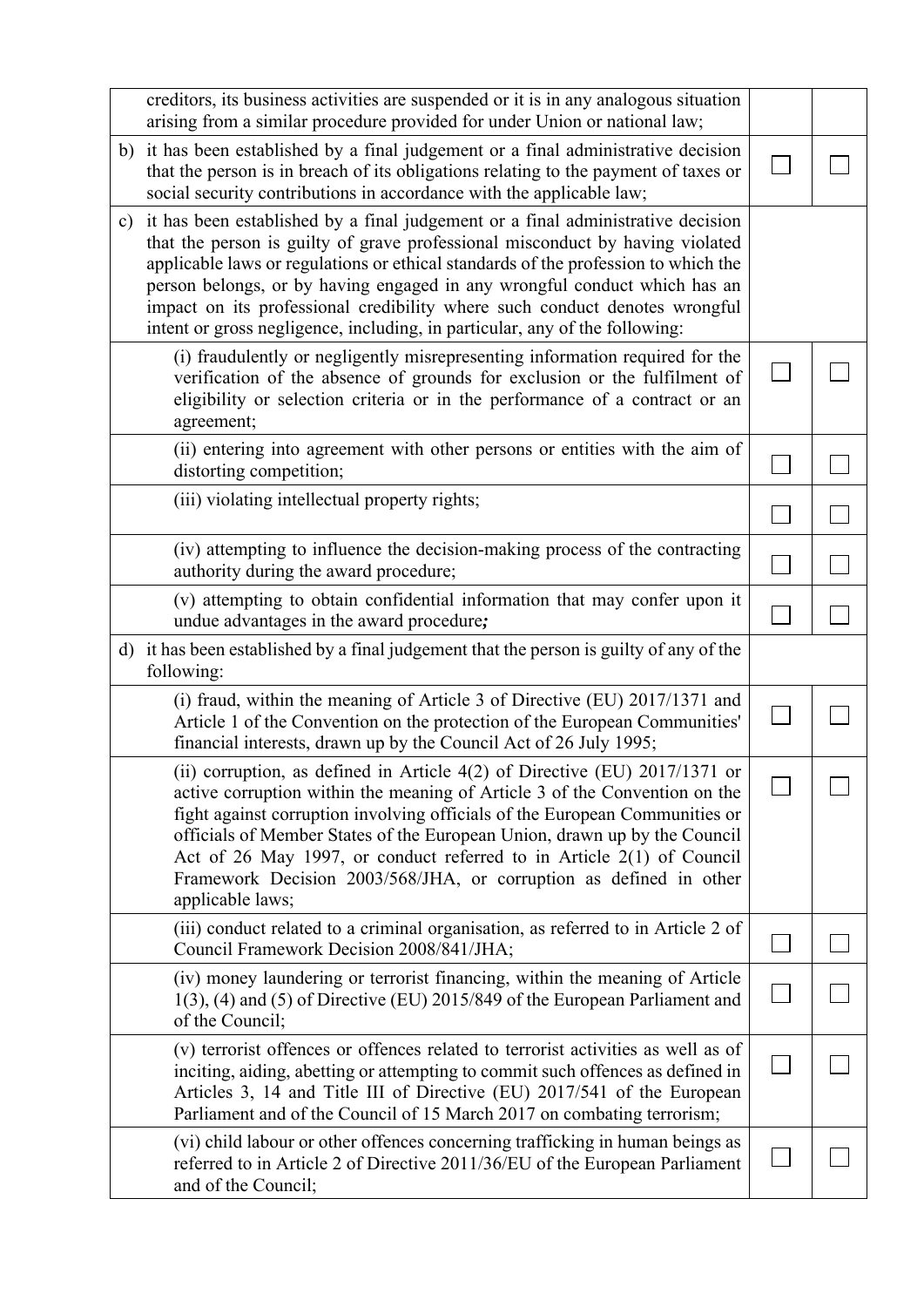| e) it has shown significant deficiencies in complying with the main obligations in<br>the performance of a contract or an agreement financed by the Union's budget,<br>which has led to its early termination or to the application of liquidated damages<br>or other contractual penalties, or which has been discovered following checks,<br>audits or investigations by a contracting authority, the European Anti-Fraud<br>Office (OLAF) or the Court of Auditors; |            |                |
|------------------------------------------------------------------------------------------------------------------------------------------------------------------------------------------------------------------------------------------------------------------------------------------------------------------------------------------------------------------------------------------------------------------------------------------------------------------------|------------|----------------|
| it has been established by a final judgment or final administrative decision that<br>f<br>the person has committed an irregularity within the meaning of Article $1(2)$ of<br>Council Regulation (EC, Euratom) No 2988/95;                                                                                                                                                                                                                                             |            |                |
| g) it has been established by a final judgment or final administrative decision that<br>the person has created an entity in a different jurisdiction with the intent to<br>circumvent fiscal, social or any other legal obligations in the jurisdiction of its<br>registered office, central administration or principal place of business.                                                                                                                            |            |                |
| (only for legal persons) it has been established by a final judgment or final<br>h)<br>administrative decision that the person has been created with the intent referred<br>to in point $(g)$ .                                                                                                                                                                                                                                                                        |            |                |
| $\triangleright$ declares that, for the situations referred to in points (1) (c) to (1) (h) above, in<br>the absence of a final judgement or a final administrative decision, the person<br>$is^8$ :                                                                                                                                                                                                                                                                   | <b>YES</b> | N <sub>O</sub> |
| $\mathbf{i}$ .<br>subject to facts established in the context of audits or investigations carried<br>out by the European Public Prosecutor's Office, the Court of Auditors, or the<br>internal auditor, or any other check, audit or control performed under the<br>responsibility of an authorising officer of an EU institution, of a European<br>office or of an EU agency or body;                                                                                 |            |                |
| ii.<br>subject to non-final judgments or non-final administrative decisions which<br>may include disciplinary measures taken by the competent supervisory body<br>responsible for the verification of the application of standards of professional<br>ethics;                                                                                                                                                                                                          |            |                |
| subject to facts referred to in decisions of entities or persons being entrusted<br>111.<br>with EU budget implementation tasks;                                                                                                                                                                                                                                                                                                                                       |            |                |
| subject to information transmitted by Member States implementing<br>iv.<br>Union funds;                                                                                                                                                                                                                                                                                                                                                                                |            |                |
| subject to decisions of the Commission relating to the infringement of<br>V.<br>Union competition law or of a national competent authority relating to the<br>infringement of Union or national competition law;                                                                                                                                                                                                                                                       |            |                |
| informed, by any means, that it is subject to an investigation by the European<br>vi.<br>Anti-Fraud office (OLAF): either because it has been given the opportunity<br>to comment on facts concerning it by OLAF, or it has been subject to on-the-<br>spot checks by OLAF in the course of an investigation, or it has been notified<br>of the opening, the closure or of any circumstance related to an investigation<br>of the OLAF concerning it.                  |            |                |

<sup>&</sup>lt;sup>8</sup> The declaration under this point (2) is voluntary and it cannot have adverse legal effect on the economic operator until the conditions of Article 141(1) (a) FR are met.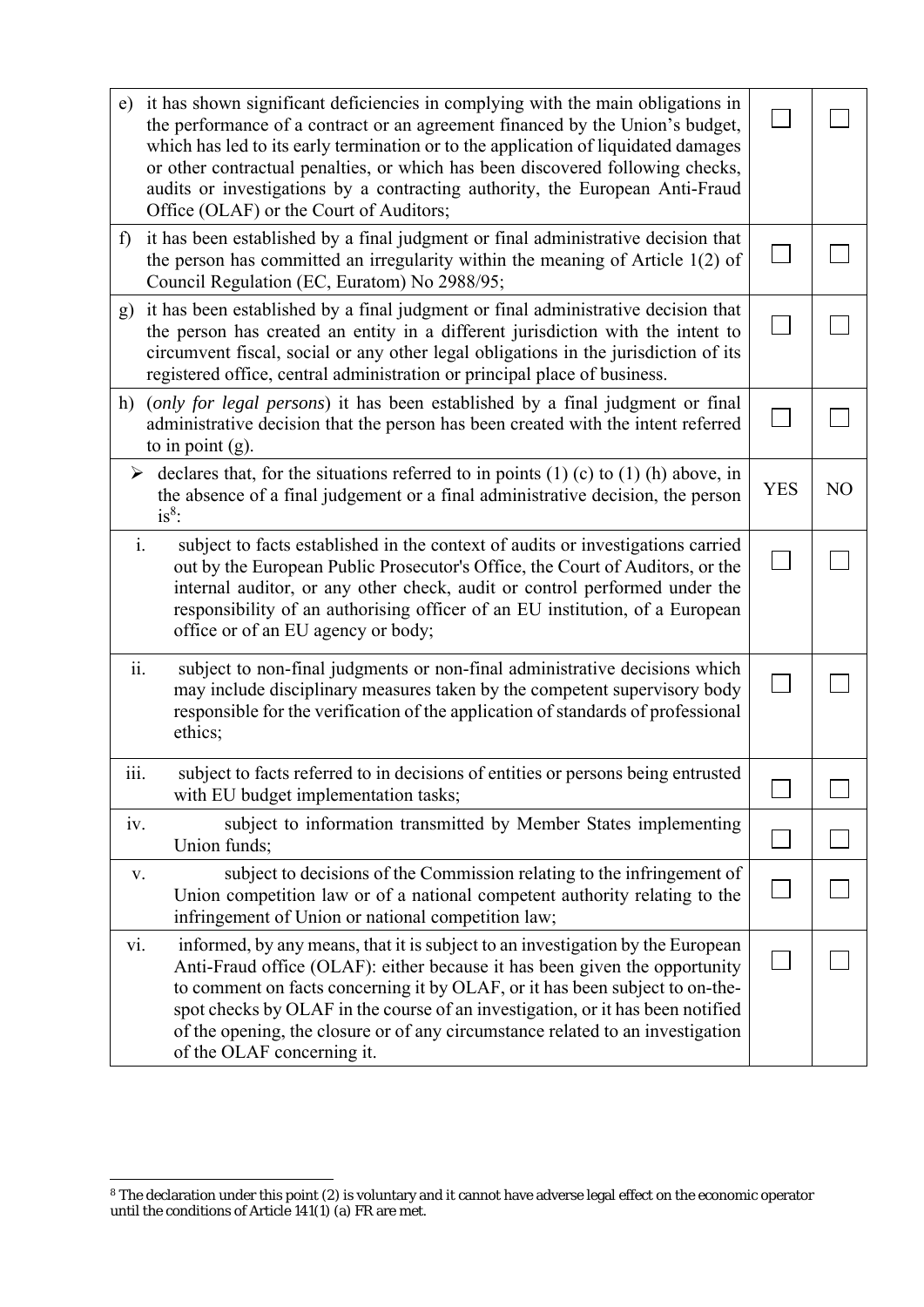## **II – SITUATIONS OF EXCLUSION CONCERNING NATURAL OR LEGAL PERSONS WITH POWER OF REPRESENTATION, DECISION-MAKING OR CONTROL OVER THE LEGAL PERSON AND BENEFICIAL OWNERS**

## *Not applicable when the tenderer/candidate is a natural person, a Member State or a local authority*

| declares that a natural or legal person who is a member of the<br>➤<br>administrative, management or supervisory body of the person, or<br>who has powers of representation, decision or control with regard<br>to the person (this covers e.g. company directors, members of<br>management or supervisory bodies, and cases where one natural<br>or legal person holds a majority of shares), or a beneficial owner<br>of the person (as defined by point 6 of Article 3 of Directive (EU)<br>No 2015/849) is in one of the following situations: | <b>YES</b> | N <sub>O</sub> | N/A |
|----------------------------------------------------------------------------------------------------------------------------------------------------------------------------------------------------------------------------------------------------------------------------------------------------------------------------------------------------------------------------------------------------------------------------------------------------------------------------------------------------------------------------------------------------|------------|----------------|-----|
| Situation $(1)(c)$ above (grave professional misconduct)                                                                                                                                                                                                                                                                                                                                                                                                                                                                                           |            |                |     |
| Situation $(1)(d)$ above (fraud, corruption or other criminal offence)                                                                                                                                                                                                                                                                                                                                                                                                                                                                             |            |                |     |
| Situation $(1)(e)$ above (significant deficiencies in performance of a<br>contract)                                                                                                                                                                                                                                                                                                                                                                                                                                                                |            |                |     |
| Situation $(1)(f)$ above (irregularity)                                                                                                                                                                                                                                                                                                                                                                                                                                                                                                            |            |                |     |
| Situation $(1)(g)$ above (creation of an entity with the intent to<br>circumvent legal obligations)                                                                                                                                                                                                                                                                                                                                                                                                                                                |            |                |     |
| Situation $(1)(h)$ above (person created with the intent to circumvent<br>legal obligations)                                                                                                                                                                                                                                                                                                                                                                                                                                                       |            |                |     |

## **III – SITUATIONS OF EXCLUSION CONCERNING NATURAL OR LEGAL PERSONS ASSUMING UNLIMITED LIABILITY FOR THE DEBTS OF THE LEGAL PERSON**

## *Not applicable when the tenderer or candidate is a natural person, a Member State, a local authority or legal persons with limited liability*

| declares that a natural or legal person that assumes unlimited liability for $\vert$ .<br>the debts of the person is in one of the following situations: | <b>YES</b> | N/A |
|----------------------------------------------------------------------------------------------------------------------------------------------------------|------------|-----|
| Situation (a) above (bankruptcy)                                                                                                                         |            |     |
| Situation (b) above (breach in payment of taxes or social security  <br>contributions)                                                                   |            |     |

## **IV – OTHER GROUNDS FOR REJECTION FROM THIS PROCEDURE**

| declares that the person: | <b>VFS</b> | NC |
|---------------------------|------------|----|
|                           |            |    |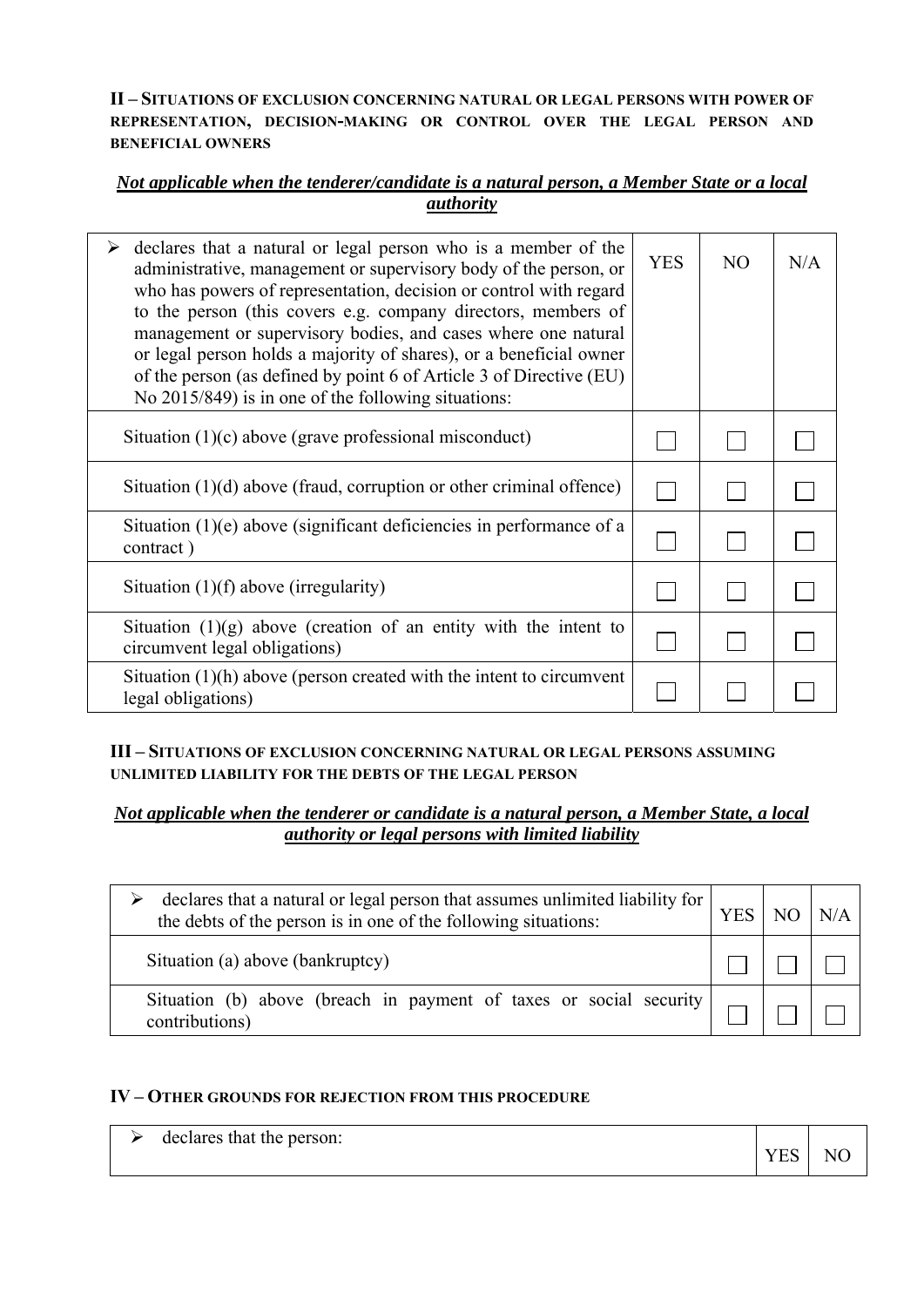was previously involved in the preparation of the procurement documents used in this award procedure, where this entailed a breach of the principle of equality of treatment including distortion of competition that cannot be remedied otherwise.

# $\Box$

## **V – REMEDIAL MEASURES**

If the person declares one of the situations of exclusion listed above, it may indicate remedial measures it has taken to remedy the exclusion situation, in order to allow the authorising officer to determine whether such measures are sufficient to demonstrate its reliability. This may include e.g. technical, organisational and personnel measures to prevent further occurrence, compensation of damage or payment of fines or of any taxes or social security contributions. The relevant documentary evidence, which illustrates the remedial measures taken, must be provided in annex to this declaration. This does not apply for situations referred in point (1) (d) of this declaration.

## **VI – EVIDENCE UPON REQUEST**

Upon request and within the time limit set by the contracting authority the person must provide information on natural or legal persons that are members of the administrative, management or supervisory body or that have powers of representation, decision or control, including legal and natural persons within the ownership and control structure and beneficial owners and appropriate evidence that none of those persons are in one of the exclusion situations referred to in  $(1)$  (c) to  $(f)$ .

It must also provide the following evidence concerning the person itself and the natural or legal persons on whose capacity the person intends to rely, or a subcontractor and concerning the natural or legal persons which assume unlimited liability for the debts of the person:

- For situations described in points  $(1)$ :  $(a)$ ,  $(c)$ ,  $(d)$ ,  $(f)$ ,  $(g)$  and  $(h)$  above, a recent extract from the judicial record or, failing that, an equivalent document recently issued by a judicial or administrative authority in the country of establishment of the person showing that those requirements are satisfied.
- For the situations described in point (1) (a), (b), recent certificates issued by the competent authorities of the the country of establishment. These documents must provide evidence covering all taxes and social security contributions for which the person is liable, including for example, VAT, income tax (natural persons only), company tax (legal persons only) and social security contributions. Where any document described above is not issued in the country of establishment, it may be replaced by a sworn statement made before a judicial authority or notary or, failing that, a solemn statement made before an administrative authority or a qualified professional body in its country of establishment.

The person is not required to submit the evidence if it has already been submitted for another award procedure of the same contracting authority<sup>9</sup>. The documents must have been issued no more than one year before the date of their request by the contracting authority and must still be valid at that date.

The signatory declares that the person has already provided the documentary evidence for a previous procedure and confirms that there has been no change in its situation:

| Document | Full reference to previous procedure |
|----------|--------------------------------------|
|          |                                      |

<sup>&</sup>lt;sup>9</sup> The same institution or agency.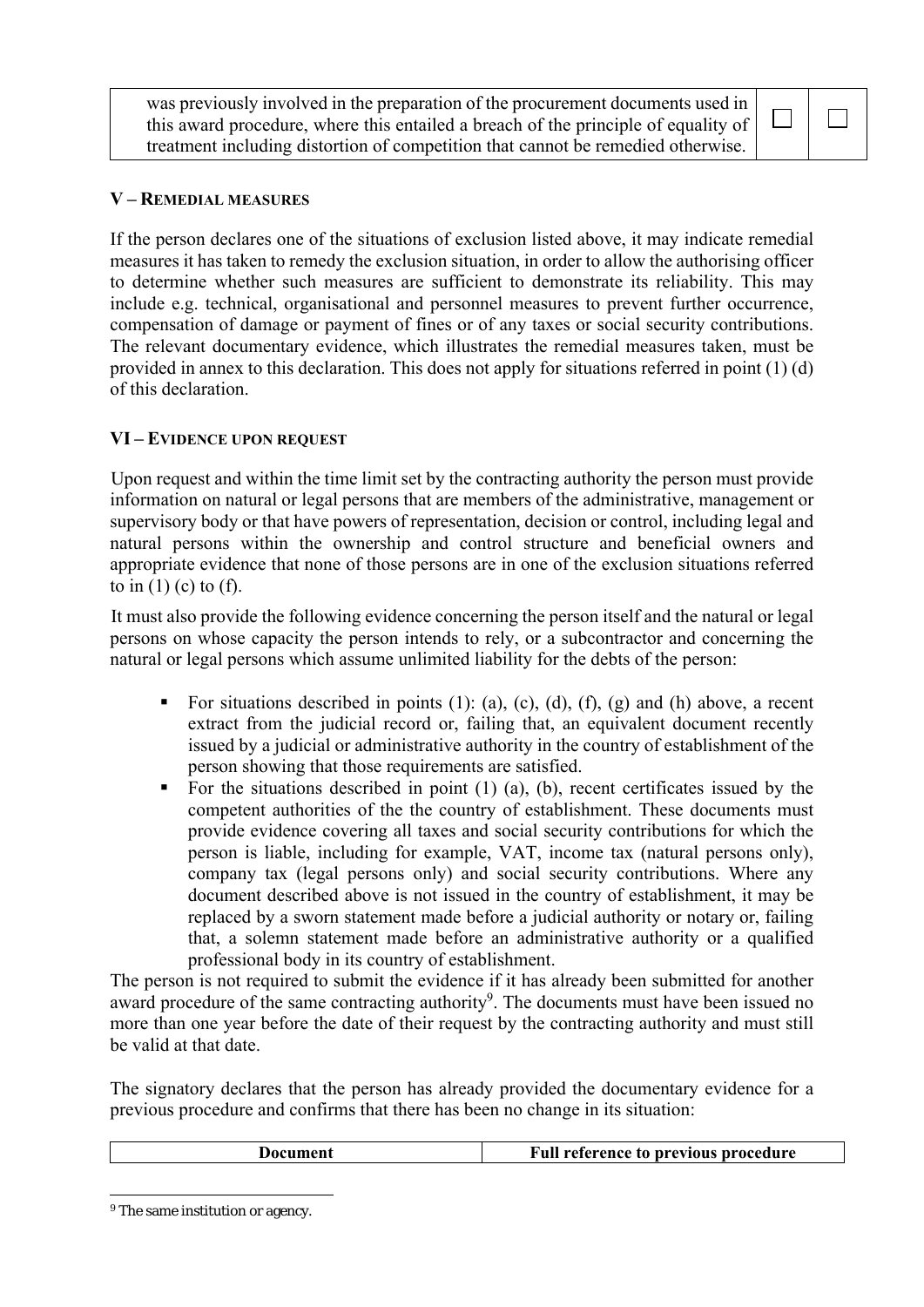| Insert as many<br>s as necessary.<br>lines |  |
|--------------------------------------------|--|
|--------------------------------------------|--|

The person is not required to submit the evidence if it can be accessed on a national database free of charge.

The signatory declares that the following internet address of the database/identification data provide access to the evidence required.

| Internet address of the database   | Identification data of the document |
|------------------------------------|-------------------------------------|
| Insert as many lines as necessary. |                                     |

## **B. DECLARATION ON HONOUR ON SELECTION CRITERIA**

## **I – SELECTION CRITERIA**

# **Selection criteria applicable to the tenderer/candidate as a whole-consolidated assessment**

## *(to be filled ONLY by the sole candidate/tenderer or the group leader in case of a joint tender)*

The person, being a sole candidate/tenderer/the group leader of a joint tender/request to participate, submitting a request to participate/tender for the above procedure, declares that:

| the candidate/tenderer, including all members of the group in case of joint<br>tender/request to participate, subcontractors and entities on whose capacity<br>the tenderer intends to rely if applicable: | <b>YES</b> | NO. |
|------------------------------------------------------------------------------------------------------------------------------------------------------------------------------------------------------------|------------|-----|
| (a) fulfils all the selection criteria for which a consolidated assessment will<br>be made as provided in the tender specifications.                                                                       |            |     |
| (b) is not subject to conflicting interests which may negatively affect the<br>contract performance.                                                                                                       |            |     |

In case of a procedure with lots the above statements apply to the lot(s) for which the request to participate/tender is submitted.

*Option below to be inserted by the Contracting Authority when applicable in accordance with the procurement documents. The Contracting Authority must delete the section below if there are no selection criteria applicable individually. If there are such criteria, the contracting authority must adapt the table to the criteria indicated in the tender specifications.* 

## **Selection criteria applicable individually to the involved entities of the tenderer/candidate- individual assessment**

## *(to be filled individually by all members in case of a joint tender/request to participate and subcontractors)*

The person, being a member of a joint tender/request to participate or a subcontractor, submitting a request to participate/tender for the above procedure, declares that:

| the above-mentioned person complies with the selection criteria applicable $\vert$ YES $\vert$ NO $\vert$ N/A<br>to it individually: |  |  |  |
|--------------------------------------------------------------------------------------------------------------------------------------|--|--|--|
|--------------------------------------------------------------------------------------------------------------------------------------|--|--|--|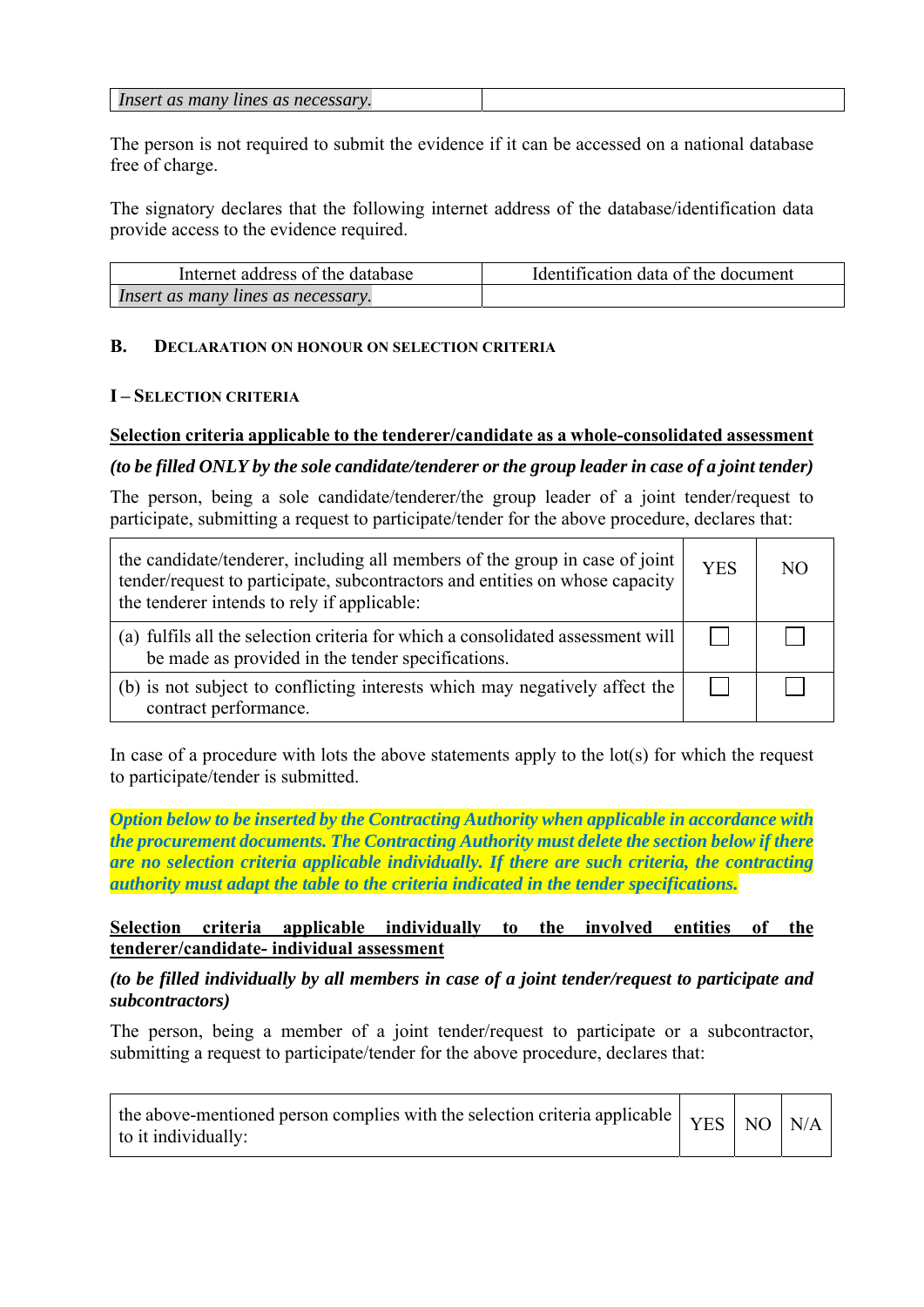| (a) has the legal and regulatory capacity to pursue the professional activity<br>needed for performing the contract as required in section [ <i>insert</i> ] of the<br>tender specifications; |  |  |
|-----------------------------------------------------------------------------------------------------------------------------------------------------------------------------------------------|--|--|
| (b) fulfills the applicable economic and financial criteria indicated in<br>section [ <i>insert</i> ] of the tender specifications;                                                           |  |  |
| (c) fulfills the applicable technical and professional criteria indicated in<br>section [ <i>insert</i> ] of the tender specifications.                                                       |  |  |
| (d) is not subject to conflicting interests which may negatively affect the<br>contract performance.                                                                                          |  |  |

In case of a procedure with lots the above statements apply to the lot(s) for which the request to participate/tender is submitted.

## **II – EVIDENCE UPON REQUEST**

The person must be able to provide the selection criteria supporting documents listed in the relevant sections of the tender specifications.

Where the evidence is not required to be provided with the request to participate/tender, the person is invited to prepare in advance the documents related to the evidence, since the contracting authority may request to provide these in a short deadline.

The person is not required to submit the evidence if it has already been submitted for another procurement procedure of the same contracting authority<sup>10</sup>. The documents must have been issued no more than one year before the date of their request by the contracting authority and must still be valid at that date.

The signatory declares that the person has already provided the documentary evidence for a previous procedure and confirms that there has been no change in its situation:

| Document                           | <b>Full reference to previous procedure</b> |
|------------------------------------|---------------------------------------------|
| Insert as many lines as necessary. |                                             |

The person is not required to submit the evidence if it can be accessed on a national database free of charge.

The signatory declares that the following internet address of the database/identification data provide access to the evidence required.

| Internet address of the database   | Identification data of the document |
|------------------------------------|-------------------------------------|
| Insert as many lines as necessary. |                                     |

## **C. DECLARATION ON HONOUR ON ESTABLISHED DEBT TO THE UNION**

## *(to be filled ONLY by the sole candidate/tenderer or the group leader in case of a joint tender)*

The person, being a sole candidate/tenderer/the group leader of a joint tender/request to participate, submitting a request to participate/tender for the above procedure, declares that:

<sup>10</sup> The same institution of agency.